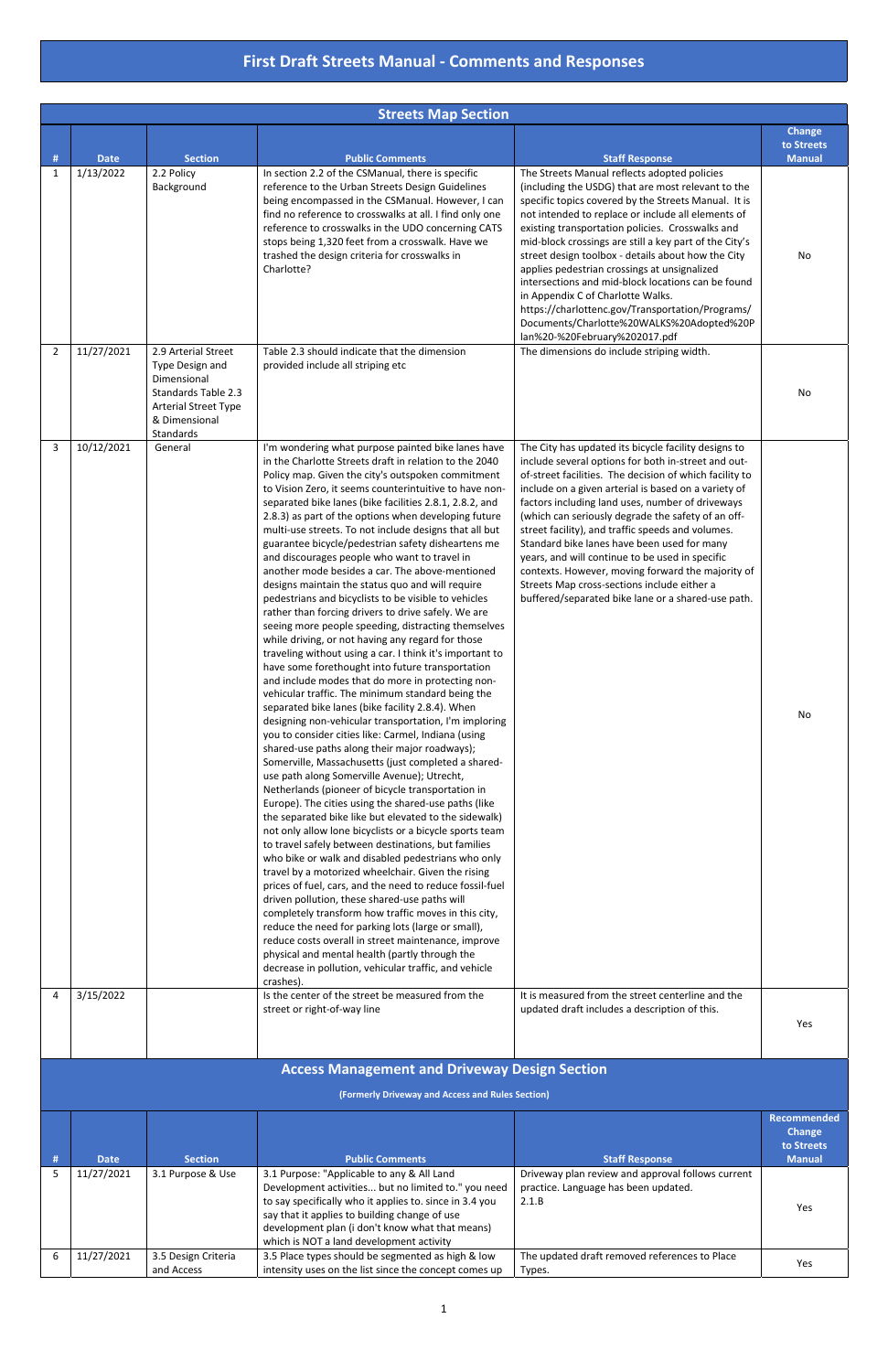|    |             |                                                                                                               |                                                                                                                                                                                                                                                                                                                                                                                                                                                             |                                                                                                                                                                               | <b>Change</b><br>to Streets                  |
|----|-------------|---------------------------------------------------------------------------------------------------------------|-------------------------------------------------------------------------------------------------------------------------------------------------------------------------------------------------------------------------------------------------------------------------------------------------------------------------------------------------------------------------------------------------------------------------------------------------------------|-------------------------------------------------------------------------------------------------------------------------------------------------------------------------------|----------------------------------------------|
| #  | <b>Date</b> | <b>Section</b><br>Management - Place                                                                          | <b>Public Comments</b>                                                                                                                                                                                                                                                                                                                                                                                                                                      | <b>Staff Response</b>                                                                                                                                                         | <b>Manual</b>                                |
|    |             | <b>Types</b>                                                                                                  |                                                                                                                                                                                                                                                                                                                                                                                                                                                             |                                                                                                                                                                               |                                              |
| 7  | 11/27/2021  | 3.5 Design Criteria<br>and Access<br>Management -<br>Streets Type - Table<br>2.1 Streets Types                | table 21- uses the word Limited Access which in not<br>used elsewhere                                                                                                                                                                                                                                                                                                                                                                                       | Table 2.1 was updated, including language on<br>Limited Access.                                                                                                               | Yes                                          |
| 8  |             | 3.5 Design Criteria<br>and Access<br>Management -<br>Driveway Selection<br>Guidance                           | Driveway selection guidance does not define<br>Commercial Driveway review                                                                                                                                                                                                                                                                                                                                                                                   | The updated draft removed this section.                                                                                                                                       | Yes                                          |
| 9  | 11/27/2021  | 3.5 Driveway<br>Selection Guidance -<br><b>Access Amount</b>                                                  | page 4 regarding Access Amount & Access<br>Restrictions is written to be a Property Right Taking.<br>if you prohibit access to the only frontage a property<br>has CLT needs to buy that access right.                                                                                                                                                                                                                                                      | The updated draft removed this section and<br>incorporated additional guidance in Table 2.1.                                                                                  | Yes                                          |
| 10 | 11/27/2021  | 3.5 Driveway<br><b>Selection Guidance</b>                                                                     | Also on this page you need to add Driveway TYPE<br>(defined in section 3.6) and define High, High-Med,<br>and Low from 2 Tables labeled 2.2                                                                                                                                                                                                                                                                                                                 | The updated draft provides clarity in new Table 2.1.                                                                                                                          | Yes                                          |
| 11 | 11/27/2021  | 3.5 Driveway<br>Selection Guidance -<br>Table 2.2 Selection<br>Guidance (continued)                           | Page 6 Three of the 5 notes under the second table<br>2.2 are not referenced in the chart. what are they?<br>what do they apply to?                                                                                                                                                                                                                                                                                                                         | Table was removed and a new table (Table 2.1)<br>with better guidance was created.                                                                                            | Yes                                          |
| 12 | 11/27/2021  | 3.6 Driveway Design<br>Criteria - General<br>Criteria                                                         | Section 3-6 uses Business days but the UDO is<br>calendar days.                                                                                                                                                                                                                                                                                                                                                                                             | The review dates were removed. Review times will<br>follow standard land development review times.                                                                            | Yes                                          |
| 13 | 11/27/2021  | 3.6 Driveway Design<br>Criteria - General<br>Criteria                                                         | same paragraph please reword the last sentence<br>officially submitted for review to prevent the official<br>permitting schedule (it's to hard to follow what<br>you're trying to say as written)                                                                                                                                                                                                                                                           | Text was removed.                                                                                                                                                             | Yes                                          |
| 14 | 11/27/2021  | 3.6 Driveway Design<br>Criteria - General<br>Criteria - Table 2.3<br><b>Standard Driveway</b><br><b>Types</b> | table 2.3 why does a 1 car garage home/ townhome<br>have to have a 2-car driveway? this is adding<br>unnecessary cost                                                                                                                                                                                                                                                                                                                                       | A two-car garage is not required. Dimension is<br>ordinance requirement from garage to public right-<br>of-way. Text was removed from draft.                                  | Yes                                          |
| 15 | 11/27/2021  | 3.8 Channelization &<br><b>Internal Driveway</b><br>Access                                                    | 3.8 200' of channelization is confusing relative to to<br>the standards for driveway connections relative to<br>signalized intersections                                                                                                                                                                                                                                                                                                                    | Language was updated in Section 2.3.B.2 for clarity.                                                                                                                          | Yes                                          |
| 16 | 11/27/2021  | 3.10 Access<br>Management -<br>Driveway Placement<br>- Separation from<br><b>Adjacent Driveways</b>           | Section 3.10 Separation of adjacent driveways does<br>not work in the dense urban setting we are trying to<br>achieve. when half the lot classifications are less than<br>50' wide. Residential driveways are not exempted<br>and should be.                                                                                                                                                                                                                | Updated draft incorporates current practice of<br>being flexible for varying scenarios and language<br>has been revised for clarity. See sections 2.3.B.3.b<br>and 2.3.B.4.b  | Yes                                          |
| 17 | 11/27/2021  | 3.10 Access<br>Management -<br>Driveway Placement<br>- Separation from<br>Property Line                       | page 10 Urban infill is not defined in any document.<br>And requiring driveways to be off the property line<br>serves no purpose in a residential setting                                                                                                                                                                                                                                                                                                   | Updated draft incorporates current practice of<br>being flexible for varying scenarios and language<br>has been revised for clarity. See sections 2.3.B.3.b<br>and 2.3.B.4.b. | Yes                                          |
| 18 | 11/27/2021  | 3.10 Access<br>Management -<br>Driveway Placement<br>- Left Turn Lanes                                        | page 11 uses the words Thoroughfares twice, but<br>they are no longer in any other document                                                                                                                                                                                                                                                                                                                                                                 | Updated draft removed references to<br>thoroughfares and uses arterials for consistency.                                                                                      | Yes                                          |
| 19 |             | 3.10 Access<br>Management -<br>Driveway Placement<br>- Right Turn Lanes                                       | under right-turn lanes there is a typo 2nd line the<br>potential TO degrade                                                                                                                                                                                                                                                                                                                                                                                 | Language was updated.                                                                                                                                                         | Yes                                          |
| 20 |             | 3.10 Access<br>Management -<br>Driveway Placement<br>- Access Restrictions                                    | under access restrictions you never say 'prohibits' but<br>Table 2.2 does                                                                                                                                                                                                                                                                                                                                                                                   | Language was updated.                                                                                                                                                         | Yes                                          |
| 21 | 11/27/2021  | 3.12 Residential<br>Driveways                                                                                 | Section 3.12 Residential driveways are unknown &<br>not shown on a Preliminary Plan. so the section<br>needs to correctly state that driveway permits /<br>review are sot required for subdivisions (which brings<br>up the issue with subdivisions started & not<br>completed when this passes. property owners should<br>not have to come back for 50 driveway permits in a<br>new community when the previous 200 didn't have<br>/need driveway permits. | CDOT doesn't require review of residential<br>driveways as part of planned subdivision projects.                                                                              | No                                           |
| 22 | 11/27/2021  | 3.13 Sight Distance                                                                                           | 3.13 needs to conform to the latest version of Sight<br>Distance Policy & state law (which in 2021 further<br>defined how they are measure & the UDO conflicts<br>with that law)                                                                                                                                                                                                                                                                            | The existing ordinance and UDO were updated to<br>conform with updated laws.                                                                                                  | No                                           |
|    |             |                                                                                                               | <b>Comprehensive Transportation Review (CTR) Section</b>                                                                                                                                                                                                                                                                                                                                                                                                    |                                                                                                                                                                               |                                              |
| #  | <b>Date</b> | <b>Section</b>                                                                                                | <b>Public Comments</b>                                                                                                                                                                                                                                                                                                                                                                                                                                      | <b>Staff Response</b>                                                                                                                                                         | <b>Change</b><br>to Streets<br><b>Manual</b> |
| 23 | 11/17/2021  | <b>General Comment</b>                                                                                        | I'm not seeing any of these assessment or studies<br>with an emphasis on how safety will be improved<br>post-development. It seems to be mostly focused on<br>1.) having a multi-modal option (which is nice but no<br>one will be inclined to travel between points without<br>the use of a vehicle if there is a high-risk of being on<br>the receiving end of a vehicular crash) and 2.) a<br>reduction in traffic congestion. The latter of which       | The CTR assessments include a safety review<br>component.                                                                                                                     | No                                           |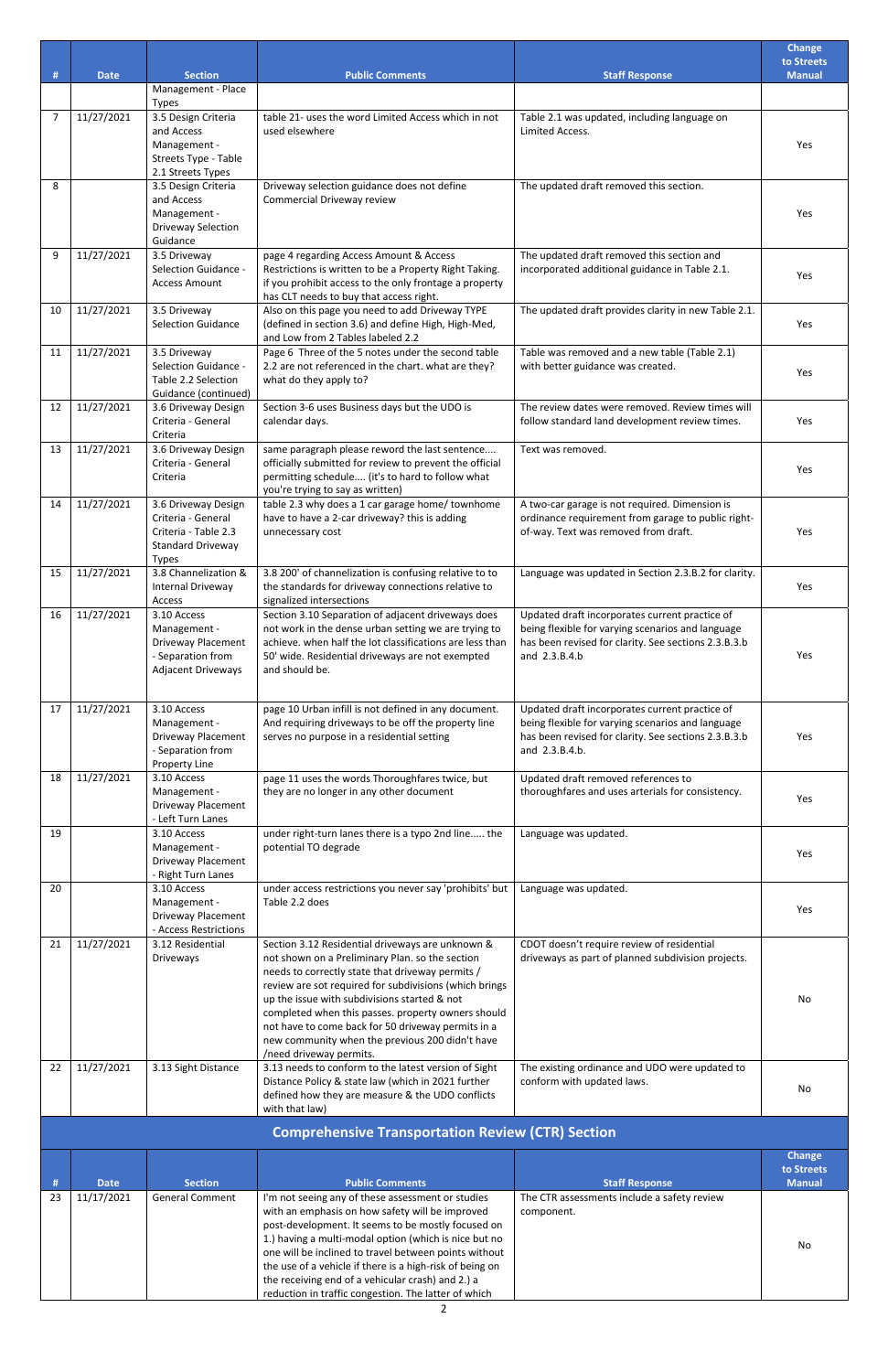|    |             |                                                                                                                         |                                                                                                                                                                                                                                                                                                                                                                |                                                                                                                                                                                                                                                                                | <b>Change</b><br>to Streets |
|----|-------------|-------------------------------------------------------------------------------------------------------------------------|----------------------------------------------------------------------------------------------------------------------------------------------------------------------------------------------------------------------------------------------------------------------------------------------------------------------------------------------------------------|--------------------------------------------------------------------------------------------------------------------------------------------------------------------------------------------------------------------------------------------------------------------------------|-----------------------------|
| #  | <b>Date</b> | <b>Section</b>                                                                                                          | <b>Public Comments</b>                                                                                                                                                                                                                                                                                                                                         | <b>Staff Response</b>                                                                                                                                                                                                                                                          | <b>Manual</b>               |
|    |             |                                                                                                                         | should be an afterthought, or the proverbial "cherry-<br>on-top". I would like to see developers make projects<br>on the current status of vehicular crashes (between<br>other vehicles, bicycles, and pedestrians), and then<br>illustrations which show how they think their design<br>will make it safer for most travelers.                                |                                                                                                                                                                                                                                                                                |                             |
| 24 | 11/27/2021  | 2.0 Comprehensive<br>Transportation<br>Review - Table 1.<br>Comprehensive<br>Transportation<br><b>Review Thresholds</b> | Tiers are called thresholds in the UDO. Be consistent<br>in your language                                                                                                                                                                                                                                                                                      | Thank you for your feedback. The Tier structure<br>provides us the best way to clearly describe the<br>thresholds.                                                                                                                                                             | No                          |
| 25 | 11/27/2021  | 2.0 Comprehensive<br>Transportation<br>Review - Table 1.<br>Comprehensive<br>Transportation<br><b>Review Thresholds</b> | Table 1 -how can 35 home be considered High<br>intensity in a TOD (for example). isn't the point of<br>mandating residential in a mixed use to reduce the<br>trips? this is not allowing for that                                                                                                                                                              | Intensity is based on Zoning District and not on the<br>development scale.                                                                                                                                                                                                     | No                          |
| 26 | 11/27/2021  | 2.0 Comprehensive<br>Transportation<br>Review - Table 2. CTR<br>Scoping and Review<br><b>Process</b>                    | Table 2 review times doesn't match Article 2 of UDO                                                                                                                                                                                                                                                                                                            | Review times are based on existing TIS review<br>times.                                                                                                                                                                                                                        | No                          |
| 27 | 11/27/2021  | 3.0.B Multimodal<br>Assessment -<br>Assessment                                                                          | City's ADA Transition Plan is not on Charlotte<br>Explorer. Nor is the list of approved ped crossing is<br>unavailable in the Supporting documents                                                                                                                                                                                                             | An ADA Map will be available for customers to<br>view.                                                                                                                                                                                                                         | No                          |
| 28 | 11/27/2021  | 3.0.C Multimodal<br>Assessment - Table 3.<br>Multimodal<br>Assessment<br><b>Mitigation Options</b>                      | Table 3 uses SUP abbreviation which also means<br>Special Use Permit section 4                                                                                                                                                                                                                                                                                 | The updated draft will spell out shared-Use path<br>(SUP)                                                                                                                                                                                                                      | Yes                         |
| 29 | 11/27/2021  | 4.0 Transportation<br>Demand<br>Management                                                                              | TDM is a big over reach.                                                                                                                                                                                                                                                                                                                                       | The 2040 Comprehensive Plan Policy 5.12 calls for<br>the inclusion of Transportation Demand<br>Management into our regulations.                                                                                                                                                | <b>No</b>                   |
| 30 | 11/27/2021  | 4.0.C.2 TDM Plan<br>Monitoring                                                                                          | TDM Monitoring would go on for How Long?<br>Forever? Don't tax dollars pay for anything. People<br>move, people grow older & change their patterns,<br>jobs go remote & come back to the campus. what<br>you are trying to achieve is not achievable. I also<br>question how CDOT can comply with General<br>Statutes & Case law in the requirement of offsite | The city will work with the community to assess<br>and measure the most effective monitoring<br>process that provides the desired outcome of<br>reducing single occupant vehicle trips. We will<br>continue to work to ensure compliance with all<br>statutes and regulations. | No                          |
| 31 | 12/16/2021  | 2.0.C Comprehensive<br>Transportation<br>Review - Professional<br>Requirements                                          | improvements<br>Landscape Designer - who would that be? Engineer -<br>civil?                                                                                                                                                                                                                                                                                   | Someone with TDM experience can submit this<br>portion. A TDM assessment can be submitted by a<br>landscape designer or civil engineer.                                                                                                                                        | No                          |
| 32 | 12/16/2021  | 2.0 Comprehensive<br>Transportation<br>Review - Table 1.<br>Comprehensive<br>Transportation<br><b>Review Thresholds</b> | School study disclosure?                                                                                                                                                                                                                                                                                                                                       | The Charlotte Streets Manual speaks about<br>potentially requiring one, but it is not automatically<br>required for schools.                                                                                                                                                   | No                          |
| 33 | 12/16/2021  | 2.0 Comprehensive<br>Transportation<br>Review - Table 1.<br>Comprehensive<br>Transportation<br><b>Review Thresholds</b> | Define land use thresholds to trigger?                                                                                                                                                                                                                                                                                                                         | The thresholds are based on the Zoning Districts<br>which are defined in the UDO.                                                                                                                                                                                              | No                          |
| 34 | 12/16/2021  | 2.0 Comprehensive<br>Transportation<br>Review - Table 1.<br>Comprehensive<br>Transportation<br><b>Review Thresholds</b> | Who makes the final call on CTR requirements? Can it<br>be over-ruled? If so why who? CRITICAL                                                                                                                                                                                                                                                                 | CDOT Director makes the final call, and the UDO<br>includes language regarding variances and<br>proportionality.                                                                                                                                                               | No                          |
| 35 | 12/16/2021  | 2.0 Comprehensive<br>Transportation<br>Review - Table 1.<br>Comprehensive<br>Transportation<br><b>Review Thresholds</b> | Based on suburban or urban Trip Generation<br>numbers?                                                                                                                                                                                                                                                                                                         | ITE Suburban Trip Generation. A note has been<br>added for clarity.                                                                                                                                                                                                            | Yes                         |
| 36 | 12/16/2021  | 2.0 Comprehensive<br>Transportation<br>Review - Table 2. CTR<br>Scoping and Review<br>Process                           | Should there be something within the CTR that will<br>specify when a TIS must be submitted in regards to<br>the overall rezoning timeline. This is something that<br>has changed multiple times.                                                                                                                                                               | The updated draft provides additional clarity on<br>schedule submittal and timelines.                                                                                                                                                                                          | Yes                         |
| 37 | 12/16/2021  | 3.0.B Multimodal<br>Assessment -<br>Assessment                                                                          | City's ADA Transition Plan ? Examples of pre-<br>approved mitigation opportunities?                                                                                                                                                                                                                                                                            | An ADA map will be available for customers to<br>view.                                                                                                                                                                                                                         | No                          |
| 38 | 12/16/2021  | 3.0.B Multimodal<br>Assessment -<br>Assessment                                                                          | Is the 1/4 mile distance measured from the boundary<br>line?                                                                                                                                                                                                                                                                                                   | Yes.                                                                                                                                                                                                                                                                           | No                          |
| 39 | 12/16/2021  | 3.0.B.4 Multimodal<br>Assessment -<br>Assessment - Street<br>Lighting                                                   | Who provides street lighting information? Who do<br>you coordinate with?                                                                                                                                                                                                                                                                                       | The lighting multimodal mitigation options have<br>been removed from the draft.                                                                                                                                                                                                | Yes                         |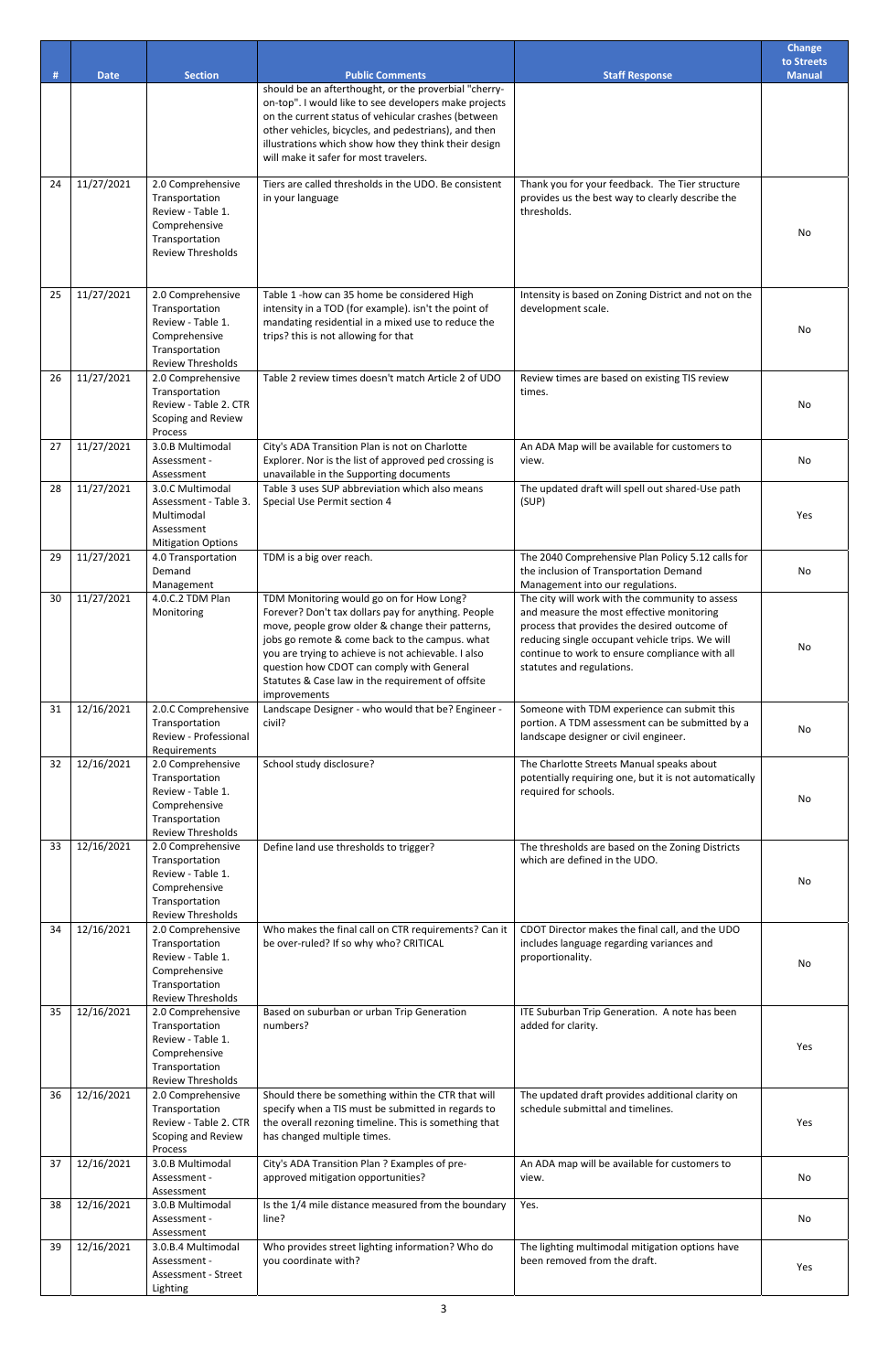|          |                          |                                                                                                                                           |                                                                                                                                     |                                                                                                                                                                                                                                                                                              | <b>Change</b><br>to Streets |
|----------|--------------------------|-------------------------------------------------------------------------------------------------------------------------------------------|-------------------------------------------------------------------------------------------------------------------------------------|----------------------------------------------------------------------------------------------------------------------------------------------------------------------------------------------------------------------------------------------------------------------------------------------|-----------------------------|
| #        | <b>Date</b>              | <b>Section</b>                                                                                                                            | <b>Public Comments</b>                                                                                                              | <b>Staff Response</b>                                                                                                                                                                                                                                                                        | <b>Manual</b>               |
| 40       | 12/16/2021               | 3.0.C Multimodal<br>Assessment -<br>Documentation -<br>Table 3. Multimodal<br>Assessment<br><b>Mitigation Options</b>                     | As discussed, CDOT is not expecting any right-of-way<br>acquisition?                                                                | Right-of-way acquisition is not required for<br>Multimodal Mitigation requirements. However, if<br>the developer choses a measure that requires<br>additional space, it would be the developer's<br>responsibility to acquire additional right-of-way. A<br>note has been added for clarity. | Yes                         |
| 41       | 12/16/2021               | 3.0.C Multimodal<br>Assessment -<br>Documentation -<br>Table 3. Multimodal<br>Assessment<br><b>Mitigation Options</b>                     | If right-of-way doesn't exist? What are the options?                                                                                | Right-of-way acquisition is not required for<br>Multimodal Mitigation requirements. However, if<br>the developer choses a measure that requires<br>additional space, it would be the developer's<br>responsibility to acquire additional right-of-way. A<br>note has been added for clarity. | Yes                         |
| 42       | 12/16/2021               | 3.0.C Multimodal<br>Assessment -<br>Documentation -<br>Table 3. Multimodal<br>Assessment<br><b>Mitigation Options</b>                     | Minimum width of SUP?                                                                                                               | The city standard is 12', which can be reduced to<br>10' where verified space constraints exist.                                                                                                                                                                                             | No                          |
| 43       | 12/16/2021               | 3.0.C Multimodal<br>Assessment -<br>Documentation -<br>Table 3. Multimodal<br>Assessment<br><b>Mitigation Options</b>                     | List of approved "Pedestrian Refuge Islands"<br>locations?                                                                          | We will share the list and investigate whether they<br>can be included in Charlotte Explorer.                                                                                                                                                                                                | No                          |
| 44<br>45 | 12/16/2021<br>12/16/2021 | 3.0.C Multimodal<br>Assessment -<br>Documentation -<br>Table 3. Multimodal<br>Assessment<br><b>Mitigation Options</b><br>3.0.C Multimodal | What is the spacing and number of street lighting and<br>pedestrian lighting?<br>List of other "Multimodal mitigation options" CDOT | The lighting multimodal mitigation options have<br>been removed from the draft.<br>The City is open to reviewing other available                                                                                                                                                             | Yes                         |
|          |                          | Assessment -<br>Documentation -<br>Table 3. Multimodal<br>Assessment<br><b>Mitigation Options -</b><br><b>Notes</b>                       | will consider?                                                                                                                      | options that may be used in other cities or<br>otherwise suggested by an applicant.                                                                                                                                                                                                          | No                          |
| 46       | 12/16/2021               | 4.0.C.1.c<br>Transportation<br>Demand<br>Management (TDM)<br>Assessment - TDM<br>Mitigation ("TDM<br>Plan")                               | "incorporated into submitted land development<br>construction plans"?                                                               | Required CTR mitigations should be included on<br>the rezoning site plans and/or construction plan<br>submittal.                                                                                                                                                                             | No                          |
| 47       | 12/16/2021               | 4.0.C.2<br>Transportation<br>Demand<br>Management (TDM)<br>Assessment - TDM<br><b>Plan Monitoring</b>                                     | "TDM Coordinator" - TDM Point of contact?                                                                                           | Larger projects will have a TDM Coordinator, while<br>smaller projects may only have a point of contact.                                                                                                                                                                                     | No                          |
| 48       | 12/16/2021               | 4.0.C.2<br>Transportation<br>Demand<br>Management (TDM)<br>Assessment - TDM<br>Plan Monitoring                                            | Will every development require a TDM coordinator?<br>Contact?                                                                       | Yes.                                                                                                                                                                                                                                                                                         | No                          |
| 49       | 12/16/2021               | 4.0.C.2<br>Transportation<br>Demand<br>Management (TDM)<br>Assessment - Table 4.<br><b>TDM Mitigation</b><br>Options                      | Joy Ride?                                                                                                                           | Joy rides is a bicycle program that promotes bicycle<br>trips. It is included here as an example of this type<br>of mitigation option.                                                                                                                                                       | No                          |
| 50       | 12/16/2021               | 5.0B.1 Traffic Impact<br>Study - Assessment -<br>TIS Study Area                                                                           | "study area intersections" - Area of Influence (AOI)?                                                                               | The updated draft changes "study area<br>intersections" to "area of influence".                                                                                                                                                                                                              | Yes                         |
| 51       | 12/16/2021               | 5.0B.1 Traffic Impact<br>Study - Assessment -<br>TIS Study Area                                                                           | "lie within 1/2 mile of proposed development" - All<br>intersections within 1/2 mile? As determined by<br>CDOT?                     | CDOT will make final determination on study<br>intersections base on the development scale. The<br>draft has been updated to provide clarity.                                                                                                                                                | Yes                         |
| 52       | 12/16/2021               | 5.0B.1.c Traffic<br>Impact Study -<br>Assessment - TIS<br>Study Area                                                                      | What if under 5,000 daily / 500 peak hour trips and<br>not within 1/2 mile?                                                         | CDOT will make final determination on study<br>intersections base on the development scale. The<br>draft has been updated to provide clarity.                                                                                                                                                | Yes                         |
| 53       | 12/16/2021               | 5.0.B.1.c Traffic<br>Impact Study -<br>Assessment - TIS<br>Study Area                                                                     | How will this be determined?                                                                                                        | The updated draft does not include this language.                                                                                                                                                                                                                                            | Yes                         |
| 54       | 12/16/2021               | 5.0.B.1.d Traffic<br>Impact Study -<br>Assessment - TIS<br>Study Area                                                                     | "area of influence" - 1/2 mile?                                                                                                     | CDOT will make final determination on study<br>intersections base on the development scale. The<br>draft has been updated to provide clarity.                                                                                                                                                | Yes                         |
| 55       | 12/16/2021               | 5.0.B.1.e Traffic<br>Impact Study -<br>Assessment - TIS<br>Study Area                                                                     | "area of influence" - 1/2 mile?                                                                                                     | CDOT will make final determination on study<br>intersections base on the development scale. The<br>draft has been updated to provide clarity.                                                                                                                                                | Yes                         |
| 56       | 12/16/2021               | 5.0.B.2.d.4 Traffic<br>Impact Study -<br>Assessment -                                                                                     | Synchro or SimTraffic Equivalent? Maximum? NCDOT<br>Guidelines                                                                      | Maximum of Synchro or SimTraffic are equivalent.<br>The draft has been updated to provide clarity.                                                                                                                                                                                           | Yes                         |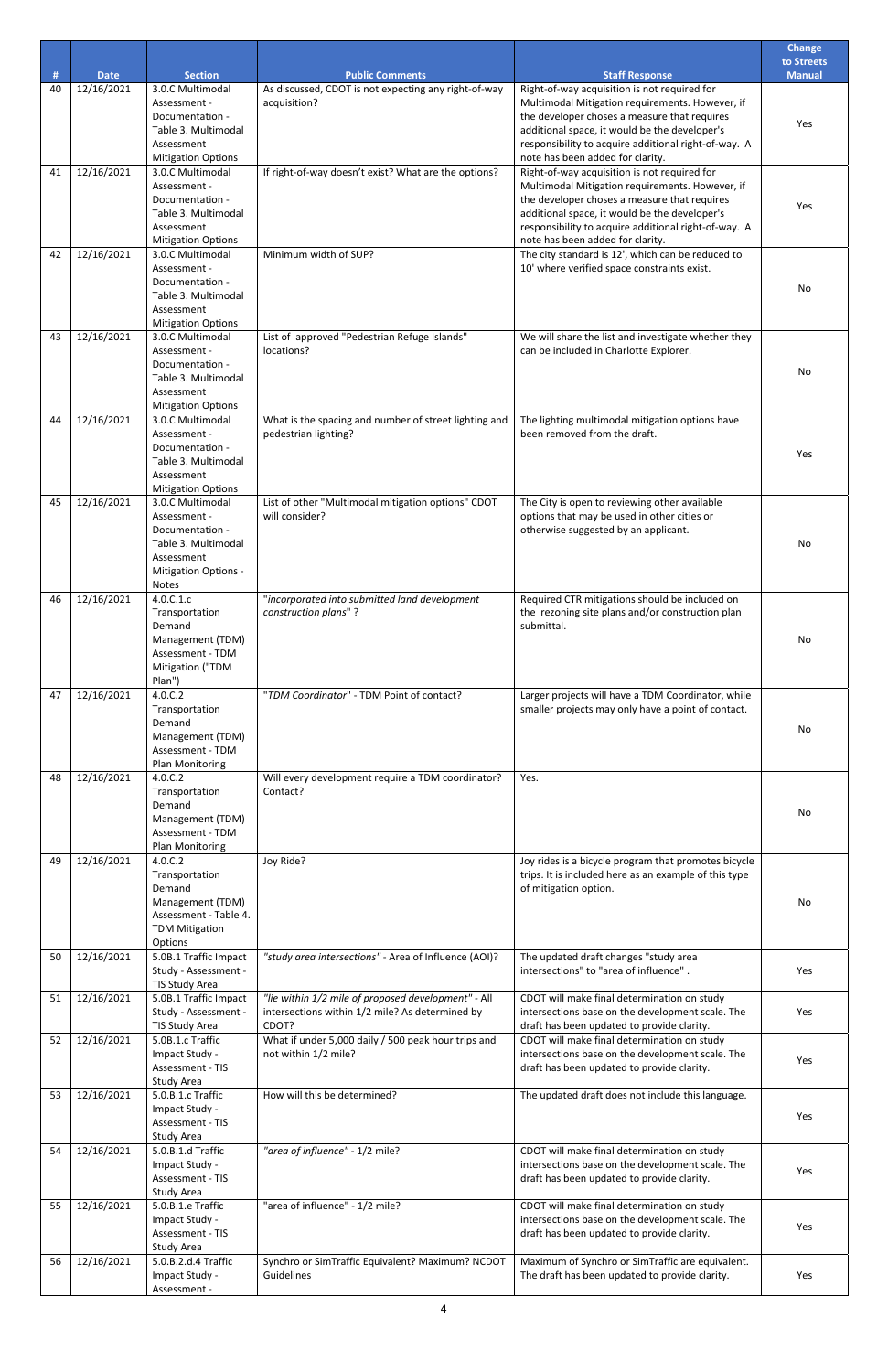|    |             |                                                                                                                                                                                            |                                                                                                                                     |                                                                                                                                   | <b>Change</b><br>to Streets |
|----|-------------|--------------------------------------------------------------------------------------------------------------------------------------------------------------------------------------------|-------------------------------------------------------------------------------------------------------------------------------------|-----------------------------------------------------------------------------------------------------------------------------------|-----------------------------|
| #  | <b>Date</b> | <b>Section</b>                                                                                                                                                                             | <b>Public Comments</b>                                                                                                              | <b>Staff Response</b>                                                                                                             | <b>Manual</b>               |
|    |             | Roadway Capacity<br>Analysis                                                                                                                                                               |                                                                                                                                     |                                                                                                                                   |                             |
| 57 | 12/16/2021  | 5.0.C.1 Traffic Impact<br>Study -<br>Documentation -<br>Mitigation<br>Identification                                                                                                       | Future without build to build?                                                                                                      | Yes. Draft has been updated to state Future No<br>Build to Build.                                                                 | Yes                         |
| 58 | 12/16/2021  | 5.0.C.1 Traffic Impact<br>Study -<br>Documentation -<br>Mitigation<br>Identification                                                                                                       | NCDOT states mitigation must only be identified for<br>LOS F where a 25% is not exceeded                                            | The CTR TIS will follow NCDOT's thresholds and<br>mitigation requirements. The draft has been<br>updated to provide clarity.      | Yes                         |
| 59 | 12/16/2021  | 5.0.C.1.d Traffic<br>Impact Study -<br>Documentation -<br>Mitigation                                                                                                                       | In the Build when compared to no build? What if no<br>build already exceeds and we make it no worse?                                | Mitigations will be on a case-by-case basis. In very<br>constrained areas, the city may look for alternate<br>mitigation options. | No                          |
| 60 | 12/16/2021  | Identification<br>5.0.C.2 Traffic Impact<br>Study -<br>Documentation -<br>Mitigation                                                                                                       | Determination of mitigation is typical.                                                                                             | Thank you for your feedback.                                                                                                      | No                          |
| 61 | 12/16/2021  | Determination<br>5.0.C.3 Traffic Impact<br>Study -<br>Documentation - CTR<br>Documentation                                                                                                 | The Documentation format was changed.                                                                                               | Thank you for your feedback.                                                                                                      | <b>No</b>                   |
| 62 | 12/16/2021  | 5.0.C.3 Traffic Impact<br>Study -<br>Documentation - CTR                                                                                                                                   | Appendix - List of tables and figures in Appendix                                                                                   | Thank you for your feedback.                                                                                                      | No                          |
| 63 | 12/16/2021  | Documentation<br>5.0.C.3 Traffic Impact                                                                                                                                                    | If the CTR Report only includes an MA or TDM, do                                                                                    | A memo format for Multimodal Assessment and                                                                                       |                             |
|    |             | Study -<br>Documentation - CTR<br>Documentation                                                                                                                                            | they intend for that to be in a memo format? Or will<br>we need to develop a new report format?                                     | Transportation Demand Management is used when<br>a TIS is not required.                                                           | No                          |
| 64 | 12/16/2021  | 5.0.C Traffic Impact<br>Study - Table 5. Trip<br>Calculation<br><b>Assumptions &amp; TIS</b><br>Data Requirements -<br><b>Internal Capture</b>                                             | What is considered "large" mixed-use development<br>for Internal capture?                                                           | The updated draft clarifies that NCDOT Congestion<br>Management Capacity Analysis Guidance is used<br>for internal capture.       | Yes                         |
| 65 | 12/16/2021  | 5.0.C Traffic Impact<br>Study - Table 5. Trip<br>Calculation<br><b>Assumptions &amp; TIS</b><br>Data Requirements -                                                                        | Determining pass-by for other uses than shopping<br>center/retail based on R vs E. spreadsheet?                                     | The updated draft clarifies to use the NCDOT's Rate<br>vs Equation spreadsheet for pass-by<br>determination.                      | Yes                         |
| 66 | 12/16/2021  | Pass-By Trips<br>5.0.C Traffic Impact<br>Study - Table 5. Trip<br>Calculation<br><b>Assumptions &amp; TIS</b><br>Data Requirements -                                                       | So a 2-4 year buildout is not allowed?                                                                                              | The updated draft states that phasing will be based<br>on the development build out years.                                        | Yes                         |
| 67 | 12/16/2021  | <b>Trip Distribution</b><br>5.0.C Traffic Impact<br>Study - Table 5. Trip<br>Calculation<br><b>Assumptions &amp; TIS</b><br>Data Requirements -<br><b>Turning Movement</b><br>Counts (TMC) | Why 7pm?                                                                                                                            | The updated draft reflects current count practice.                                                                                | Yes                         |
| 68 | 12/16/2021  | 5.0.C Traffic Impact<br>Study - Table 5. Trip<br>Calculation<br><b>Assumptions &amp; TIS</b><br>Data Requirements -<br><b>Turning Movement</b><br>Counts (TMC)                             | "For TMCs more than one (1) year old, but less than<br>two (2) years old, apply a growth rate, to be<br>determined by CDOT." - Good | Thank you for your feedback.                                                                                                      | No                          |
| 69 | 12/16/2021  | 5.0.C Traffic Impact<br>Study - Table 5. Trip<br>Calculation<br><b>Assumptions &amp; TIS</b><br>Data Requirements -<br>Other                                                               | <b>NCDOT Spreadsheet</b>                                                                                                            | Yes, the NCDOT spreadsheet will be used.                                                                                          | No                          |
| 70 | 12/16/2021  | 6.0 CTR Scoping Form                                                                                                                                                                       | Will this be only for CDOT only studies, or will both                                                                               | This will be used for CDOT studies only.                                                                                          | No                          |
| 71 | 12/16/2021  | 6.0 CTR Scoping Form                                                                                                                                                                       | need to be filled out for CDOT/NCDOT projects?<br>NC PE #?                                                                          | A TIS requires the seal of a NC licensed                                                                                          | No                          |
| 72 | 12/16/2021  | - Contact Information<br>6.0 CTR Scoping Form                                                                                                                                              | Will need lot more rows!                                                                                                            | professional.<br>The Scope Form will be available separately when                                                                 |                             |
|    |             | - Study Intersections<br>6.0 CTR Scoping Form                                                                                                                                              |                                                                                                                                     | the draft is approved.<br>Only the NCDOT scope form will be required when                                                         | No                          |
| 73 | 12/16/2021  | - Signature                                                                                                                                                                                | "NCDOT Approval of Scope" - NCDOT already has<br>their own detailed format.                                                         | a project meets NCDOT's TIS threshold<br>requirement. CTR and TDM will be included as an<br>attachment to the scope.              | No                          |
| 74 | 12/6/2021   | 2.0 Comprehensive<br>Transportation<br>Review - Table 1.<br>Comprehensive<br>Transportation<br>Review Thresholds                                                                           | TDM Tiers don't list Mitigation Points or say that they<br>are 0                                                                    | The draft update addresses the typos in this<br>section.                                                                          | Yes                         |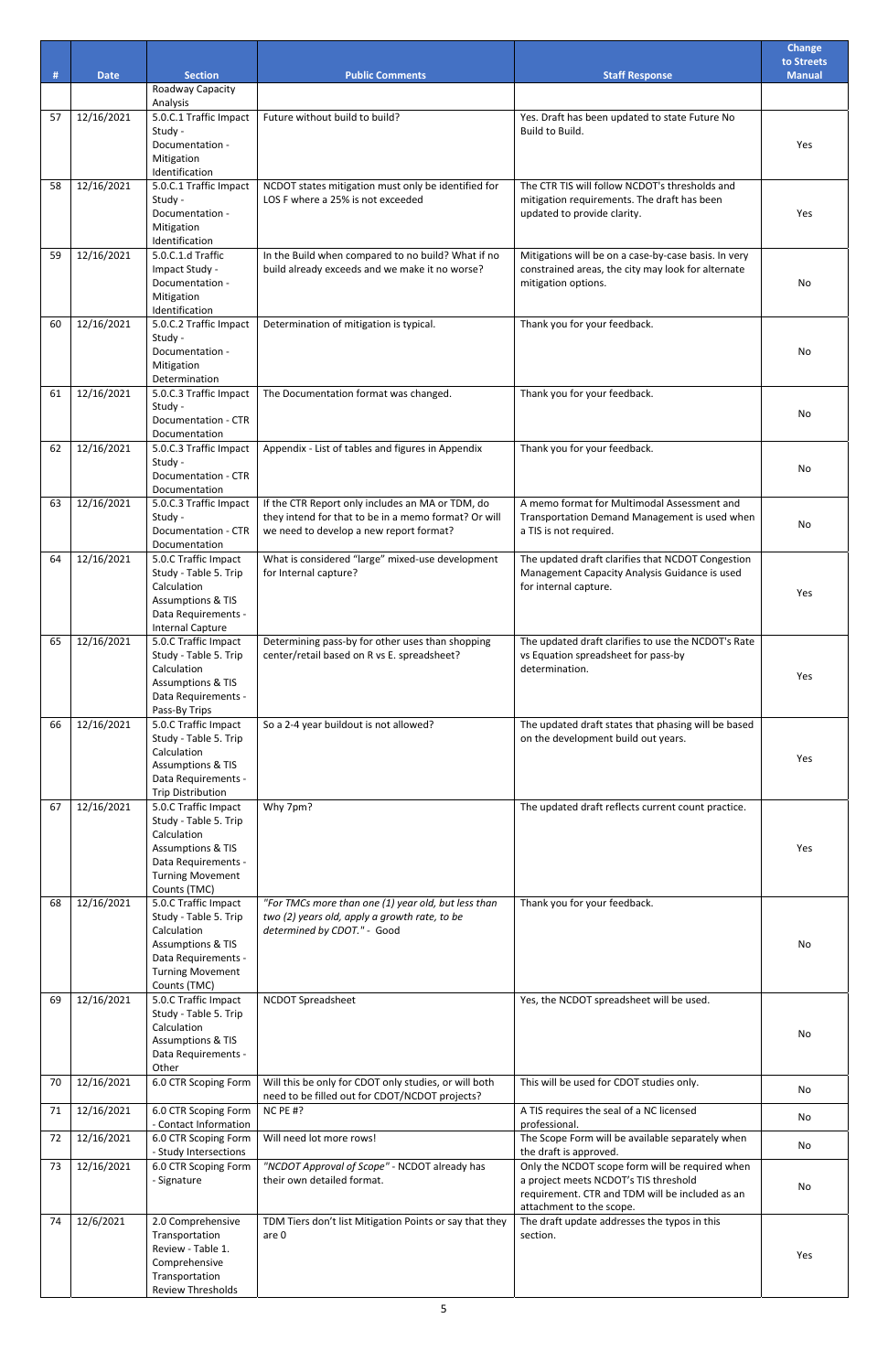|    |             |                                                                                                                                                          |                                                                                                                                                                                                                                                                                                                                                                                                                                                                                                                                   |                                                                                                                                                                               | <b>Change</b><br>to Streets |
|----|-------------|----------------------------------------------------------------------------------------------------------------------------------------------------------|-----------------------------------------------------------------------------------------------------------------------------------------------------------------------------------------------------------------------------------------------------------------------------------------------------------------------------------------------------------------------------------------------------------------------------------------------------------------------------------------------------------------------------------|-------------------------------------------------------------------------------------------------------------------------------------------------------------------------------|-----------------------------|
| #  | <b>Date</b> | <b>Section</b>                                                                                                                                           | <b>Public Comments</b>                                                                                                                                                                                                                                                                                                                                                                                                                                                                                                            | <b>Staff Response</b>                                                                                                                                                         | <b>Manual</b>               |
| 75 | 12/6/2021   | 2.0 Comprehensive<br>Transportation<br>Review - Table 1.<br>Comprehensive<br>Transportation<br><b>Review Thresholds</b>                                  | For Medium to High Intensity Development, is the<br>table implying that all development that needs a MA<br>will also need a TDM?                                                                                                                                                                                                                                                                                                                                                                                                  | Yes.                                                                                                                                                                          | No                          |
| 76 | 12/6/2021   | 2.0 Comprehensive<br>Transportation<br>Review - Table 2. CTR<br>Scoping and Review<br>Process                                                            | How will the CDOT Scoping form work with NCDOT's<br>scoping form? Will they start requiring that both<br>forms be completed?                                                                                                                                                                                                                                                                                                                                                                                                      | Only the NCDOT scope form will be required when<br>a project meets NCDOT's TIS threshold<br>requirement. CTR and TDM will be included as an<br>attachment to the scope.       | No                          |
| 77 | 12/6/2021   | 2.0 Comprehensive<br>Transportation<br>Review - Table 2. CTR<br>Scoping and Review<br>Process                                                            | Having a 5 day review timeline feels like it could<br>create some tension with NCDOT's 10 day review<br>timeline                                                                                                                                                                                                                                                                                                                                                                                                                  | The updated draft aligns with NCDOT's TIS review<br>schedule.                                                                                                                 | Yes                         |
| 78 | 12/6/2021   | 3.0.B Multimodal<br>Assessment -<br>Assessment                                                                                                           | The MA says it will "review and assess the publicly<br>accessible pedestrian network within 1/4 mile walking<br>distance of the site". I'd assume this means we'll<br>need to measure walking distances along pedestrian<br>facilities, but that could get tedious in areas where<br>there is a grid network. Not sure that a straight-line<br>distance is appropriate, but this could create some<br>gray areas in denser regions.                                                                                               | The 1/4 mile walking distance measurement aligns<br>with how distance is measured in TOD Zoning.                                                                              | No                          |
| 79 | 12/6/2021   | 3.0.C.1.c Multimodal<br>Assessment -<br>Documentation - MA<br>Summary                                                                                    | It says that MA Summary should include "Plans,<br>descriptions, and locations of physical MA<br>mitigations, incorporated into submitted lane<br>development construction plans". Does this mean<br>that improvements need to be incorporated into<br>plans at the time of the MA? Or are they saying that<br>after the MA is approved, the improvements will<br>need to be incorporated in the plans? If the former,<br>then it might need an interim step where<br>improvements are approved before anyone starts<br>designing. | Required CTR mitigations should be included on<br>the rezoning site plans and/or construction plan<br>submittal.                                                              | No                          |
| 80 | 12/6/2021   | 5.0.B.1 Traffic Impact<br>Study - Assessment -<br>TIS Study Area                                                                                         | 5.B.1. & 5.B.2.a - Reference a scoping meeting but<br>say that a scoping meeting is voluntary on page 1                                                                                                                                                                                                                                                                                                                                                                                                                           | A Scoping Meeting is optional, and may occur<br>more often when a TIS is required.                                                                                            | Yes                         |
| 81 | 12/6/2021   | 5.0.B.1 Traffic Impact<br>Study - Assessment -<br>TIS Study Area                                                                                         | Are there thresholds for measuring the "likely to<br>reduce LOS" and "area of influence"                                                                                                                                                                                                                                                                                                                                                                                                                                          | The updated draft does not include this language.                                                                                                                             | Yes                         |
| 82 | 12/6/2021   | 5.0.B.2.d.2 Traffic<br>Impact Study -<br>Assessment - TIS<br>Analysis                                                                                    | Why include v/c as a metric to report if it's no longer<br>a threshold for mitigation? Why ask by individual<br>movement                                                                                                                                                                                                                                                                                                                                                                                                          | Providing v/c will not be required as part of the<br>report. The text has been updated to ask for<br>information by intersection and not by movement.                         | Yes                         |
| 83 | 12/6/2021   | 5.0.C.3 Traffic Impact<br>Study -<br>Documentation - CTR<br>Documentation                                                                                | If the CTR Report only includes an MA or TDM, do<br>they intend for that to be in a memo format? Or will<br>we need to develop a new report format?                                                                                                                                                                                                                                                                                                                                                                               | A memo format is used for MA/TDM if a TIS is not<br>required.                                                                                                                 | <b>No</b>                   |
| 84 | 12/6/2021   | 5.0.C.3.g.3 Traffic<br>Impact Study -<br>Documentation - CTR<br>Documentation                                                                            | Does this mean that a concept will eb required for all<br>identified mitigation in a TIS?                                                                                                                                                                                                                                                                                                                                                                                                                                         | Not necessarily. A concept will be by request or for<br>constrained conditions to assist in determining<br>feasibility of proposed mitigations.                               | No                          |
| 85 | 12/6/2021   | 5.0.C Traffic Impact<br>Study - Table 5. Trip<br>Calculation<br><b>Assumptions &amp; TIS</b><br>Data Requirements -<br>Pass-by                           | Add restaurants to uses that can have pass-by (or<br>clarify that that is included in retail). Why is pass-by<br>only limited in the PM? Is there a technical basis for<br>this or just a carryover from the old code?                                                                                                                                                                                                                                                                                                            | The draft update clarifies to use the NCDOT's Rate<br>vs Equation spreadsheet for pass-by and internal<br>capture determination.                                              | Yes                         |
| 86 | 12/6/2021   | 5.0.C Traffic Impact<br>Study - Table 5. Trip<br>Calculation<br><b>Assumptions &amp; TIS</b><br>Data Requirements -<br><b>Turning Movement</b><br>Counts | There's a typo of TCM in the last bullet of the counts<br>section                                                                                                                                                                                                                                                                                                                                                                                                                                                                 | The updated draft addresses the typos in this<br>section.                                                                                                                     | Yes                         |
| 87 | 12/6/2021   | 6.0 CTR Scoping Form                                                                                                                                     | Will form be provided separately after CTR is<br>finalized?                                                                                                                                                                                                                                                                                                                                                                                                                                                                       | The Scope Form will be available separately when<br>the draft is approved.                                                                                                    | Yes                         |
| 88 | 12/6/2021   | 6.0 CTR Scoping Form<br>- Study Parameters                                                                                                               | Does it need to be 16 hours?                                                                                                                                                                                                                                                                                                                                                                                                                                                                                                      | The updated draft reduces count duration to 12-<br>hours.                                                                                                                     | Yes                         |
| 89 | 12/6/2021   | 2.0 Comprehensive<br>Transportation<br>Review - Table 1.<br>Comprehensive<br>Transportation<br><b>Review Thresholds</b>                                  | Suburban or urban Trip Gen                                                                                                                                                                                                                                                                                                                                                                                                                                                                                                        | The updated draft clarifies to use the suburban trip<br>category to determine vehicle trips using Institute<br>of Transportation Engineers (ITE) Trip Generation<br>software. | Yes                         |
| 90 | 12/6/2021   | 2.0 Comprehensive<br>Transportation<br>Review - Table 1.<br>Comprehensive<br>Transportation<br><b>Review Thresholds</b>                                  | Thresholds seem relatively close to each other                                                                                                                                                                                                                                                                                                                                                                                                                                                                                    | Thanks for your feedback. The thresholds were<br>developed in consultation with industry<br>representatives.                                                                  | No                          |
| 91 | 12/6/2021   | 2.0 Comprehensive<br>Transportation<br>Review - Table 2. CTR<br>Scoping and Review<br>Process                                                            | Is scope/CTR approved if review deadline is not met?                                                                                                                                                                                                                                                                                                                                                                                                                                                                              | The updated draft aligns with NCDOT's review<br>process.                                                                                                                      | Yes                         |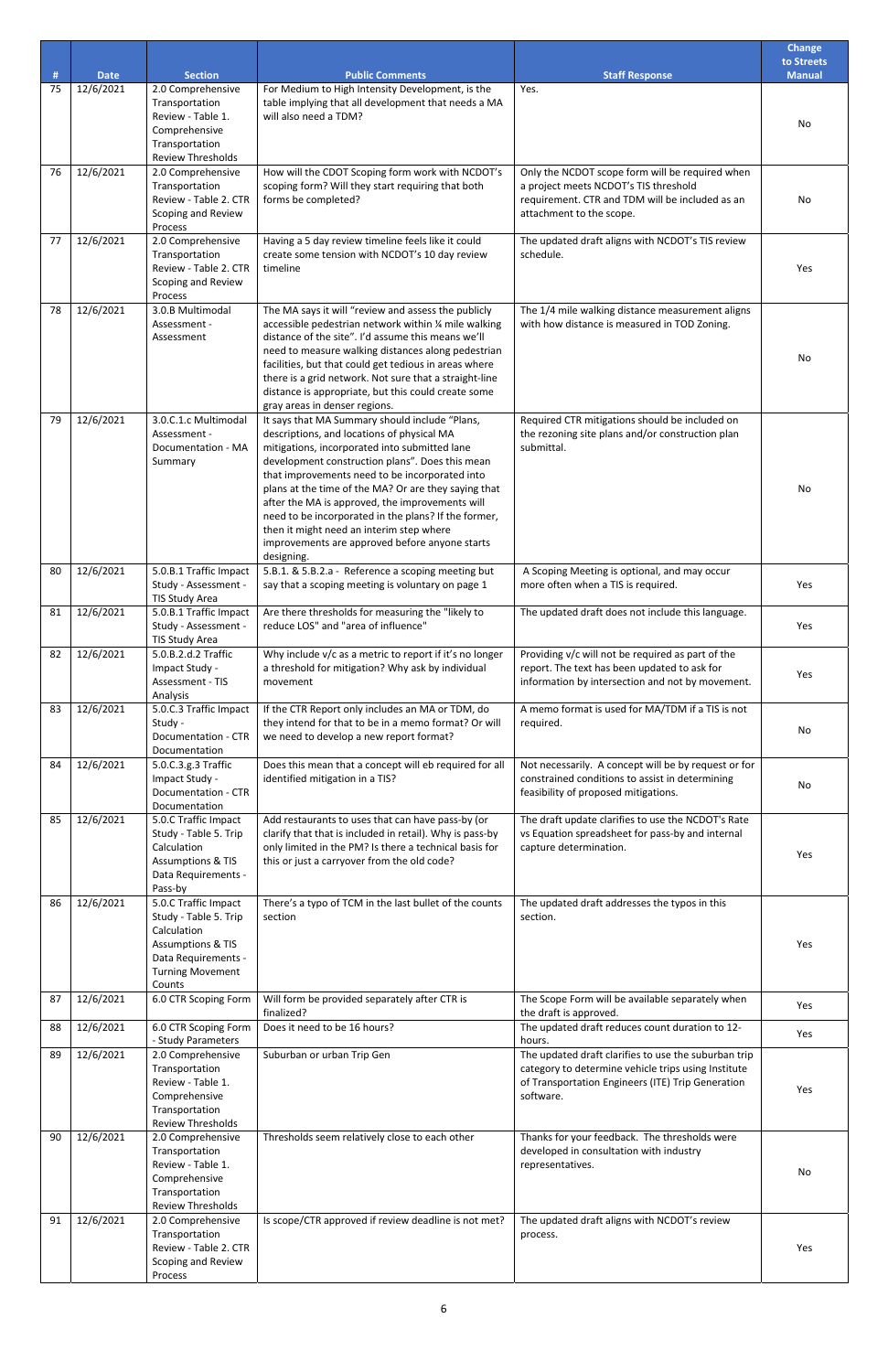|     |             |                                                                                                                                                                |                                                                                                                                                                                                                                                                                                                                                                                                                                                                                                                                                                                                                                                                                                                                                                                                                                                                                         |                                                                                                                                                                                                                         | <b>Change</b><br>to Streets |
|-----|-------------|----------------------------------------------------------------------------------------------------------------------------------------------------------------|-----------------------------------------------------------------------------------------------------------------------------------------------------------------------------------------------------------------------------------------------------------------------------------------------------------------------------------------------------------------------------------------------------------------------------------------------------------------------------------------------------------------------------------------------------------------------------------------------------------------------------------------------------------------------------------------------------------------------------------------------------------------------------------------------------------------------------------------------------------------------------------------|-------------------------------------------------------------------------------------------------------------------------------------------------------------------------------------------------------------------------|-----------------------------|
| #   | <b>Date</b> | <b>Section</b>                                                                                                                                                 | <b>Public Comments</b>                                                                                                                                                                                                                                                                                                                                                                                                                                                                                                                                                                                                                                                                                                                                                                                                                                                                  | <b>Staff Response</b>                                                                                                                                                                                                   | <b>Manual</b>               |
| 92  | 12/6/2021   | 3.0.C Multimodal<br>Assessment -<br>Documentation -<br>Table 3. Multimodal<br>Assessment<br><b>Mitigation Options</b>                                          | Can there be a payment in lieu for MA mitigations?                                                                                                                                                                                                                                                                                                                                                                                                                                                                                                                                                                                                                                                                                                                                                                                                                                      | Payment in-lieu will be on a case-by-case basis.<br>The updated draft includes information about<br>payment-in-lieu.                                                                                                    | Yes                         |
| 93  | 12/6/2021   | 5.0.B.1 Traffic Impact<br>Study - Assessment -<br>TIS Study Area                                                                                               | Is meeting optional or case-by-case?                                                                                                                                                                                                                                                                                                                                                                                                                                                                                                                                                                                                                                                                                                                                                                                                                                                    | Meetings are optional and will be more of a case-<br>by-case scenario.                                                                                                                                                  | Yes                         |
| 94  | 12/7/2021   | 2.0 Comprehensive<br>Transportation<br>Review - Table 1.<br>Comprehensive<br>Transportation<br><b>Review Thresholds</b>                                        | Table 1. CTR Review Thresholds Will this be<br>determined on the unadjusted trip generation<br>rates/equations using the general suburban<br>information?                                                                                                                                                                                                                                                                                                                                                                                                                                                                                                                                                                                                                                                                                                                               | The updated draft clarifies that vehicle trip<br>thresholds are based on unadjusted trips.                                                                                                                              | Yes                         |
| 95  | 12/7/2021   | 2.0 Comprehensive<br>Transportation<br>Review - Table 1.<br>Comprehensive<br>Transportation<br><b>Review Thresholds</b>                                        | Consider including TDM Mitigation for low density<br>development but make the point thresholds lower.<br>Maybe something like:<br>Tier $1 = 1$ point; Tier $2 = 2$ points; Tier $3 = 3$ points                                                                                                                                                                                                                                                                                                                                                                                                                                                                                                                                                                                                                                                                                          | Thank you for your feedback. As TDM advances we<br>will continue to assess implementation and<br>refinements.                                                                                                           | No                          |
| 96  | 12/7/2021   | 4.0.A Transportation<br>Demand<br>Management (TDM)<br>Assessment                                                                                               | This is the metric for success that should be<br>measured as part of TDM Plan Monitoring. Biannual<br>mode split surveys would be a way to measure this                                                                                                                                                                                                                                                                                                                                                                                                                                                                                                                                                                                                                                                                                                                                 | Thank you for your feedback. We will continue to<br>work with the community to develop the preferred<br>approach(es) to monitoring TDM.                                                                                 | No                          |
| 97  | 12/7/2021   | 4.0.C.2<br>Transportation<br>Demand<br>Management (TDM)<br>Assessment - TDM<br>Plan Monitoring                                                                 | Consider being more specific so that<br>developers/owners know what to expect. Maybe it's<br>annually for the first 3 years and every 3 or 5 years<br>thereafter. Require an annual monitoring report.                                                                                                                                                                                                                                                                                                                                                                                                                                                                                                                                                                                                                                                                                  | The City will work with the community to assess<br>and measure the most effective monitoring<br>process that provides the desired outcome of<br>reducing single occupant vehicle trips.                                 | No                          |
| 98  | 12/7/2021   | 4.0.C.2<br>Transportation<br>Demand<br>Management (TDM)<br>Assessment - TDM<br>Plan Monitoring                                                                 | This raises the question about what is "effective".<br>Without a larger metric for determining whether the<br>site is "reduce[ing] single occupant vehicles and<br>encourage[ing] alternative modes of transportation"<br>it will be hard to measure whether the strategies are<br>effective. Utilization of a strategy alone is somewhat<br>arbitrary.                                                                                                                                                                                                                                                                                                                                                                                                                                                                                                                                 | The City will work with the community to assess<br>and measure the most effective monitoring<br>process that provides the desired outcome of<br>reducing single occupant vehicle trips.                                 | No                          |
| 99  | 12/7/2021   | 4.0.C.2<br>Transportation<br>Demand<br>Management (TDM)<br>Assessment - Table 4.<br><b>TDM Mitigation</b><br>Options - TDM<br>Coordinator                      | If this is required for sites triggering a TIS, consider<br>making this 0 points.                                                                                                                                                                                                                                                                                                                                                                                                                                                                                                                                                                                                                                                                                                                                                                                                       | Thank you for your feedback. As TDM advances we<br>will continue to assess implementation and<br>refinements.                                                                                                           | No                          |
| 100 | 12/7/2021   | 4.0.C.2<br>Transportation<br>Demand<br>Management (TDM)<br>Assessment - Table 4.<br><b>TDM Mitigation</b><br>Options - Education,<br>Marketing and<br>Outreach | "Education, Marketing and Outreach" - Consider<br>increasing mitigation point value to 2 points. This is<br>critical to making sure all other programs get utilized.<br>Or maybe there are more points if the education is<br>ongoing and proactive, not just a one time move in<br>packet.<br>"Education packets" Hard copy materials are only<br>one means of educating tenants. Consider adding<br>another Programmatic Strategy for "TDM Program<br>Website and/or Building App - Develop a central<br>website as part of the property's website and/or<br>building app to serve as a hub of transportation<br>related information for tenants and visitors of the<br>site."<br>"specific transit and bicycle routes" Also consider<br>calling this a "transportation access guide" rather<br>than an "education packet". It's more focused on the<br>sales value of this strategy. | Thank you for your feedback. The City will work<br>with the community to assess and measure the<br>most effective monitoring process that provides<br>the desired outcome of reducing single occupant<br>vehicle trips. | No                          |
| 101 | 12/7/2021   | 4.0.C.2<br>Transportation<br>Demand<br>Management (TDM)<br>Assessment - Table 4.<br><b>TDM Mitigation</b><br><b>Options - Transit Fare</b><br>Subsidy          | "Transit Fare Subsidy" Consider making this more<br>generic so that it can be used for transportation<br>modes other than transit if that's what's most<br>effective. Maybe make the title "TDM Financial<br>Incentives"<br>"at least once annually" - Is this an ongoing subsidy<br>for all tenants? If so, we may want to consider<br>increasing the subsidy to 100%, but make it a one-<br>time purchase for tenants that move into the<br>property. Maybe even consider limiting to initial<br>lease up.                                                                                                                                                                                                                                                                                                                                                                            | Thank you for your feedback. The City will work<br>with the community to assess and measure the<br>most effective monitoring process that provides<br>the desired outcome of reducing single occupant<br>vehicle trips. | No                          |
| 102 | 12/7/2021   | 4.0.C.2<br>Transportation<br>Demand<br>Management (TDM)<br>Assessment - Table 4.<br><b>TDM Mitigation</b><br>Options - Ride<br>Matching                        | consider adding "residents" too, since much of the<br>new development could be multifamily.                                                                                                                                                                                                                                                                                                                                                                                                                                                                                                                                                                                                                                                                                                                                                                                             | The updated draft includes residents.                                                                                                                                                                                   | Yes                         |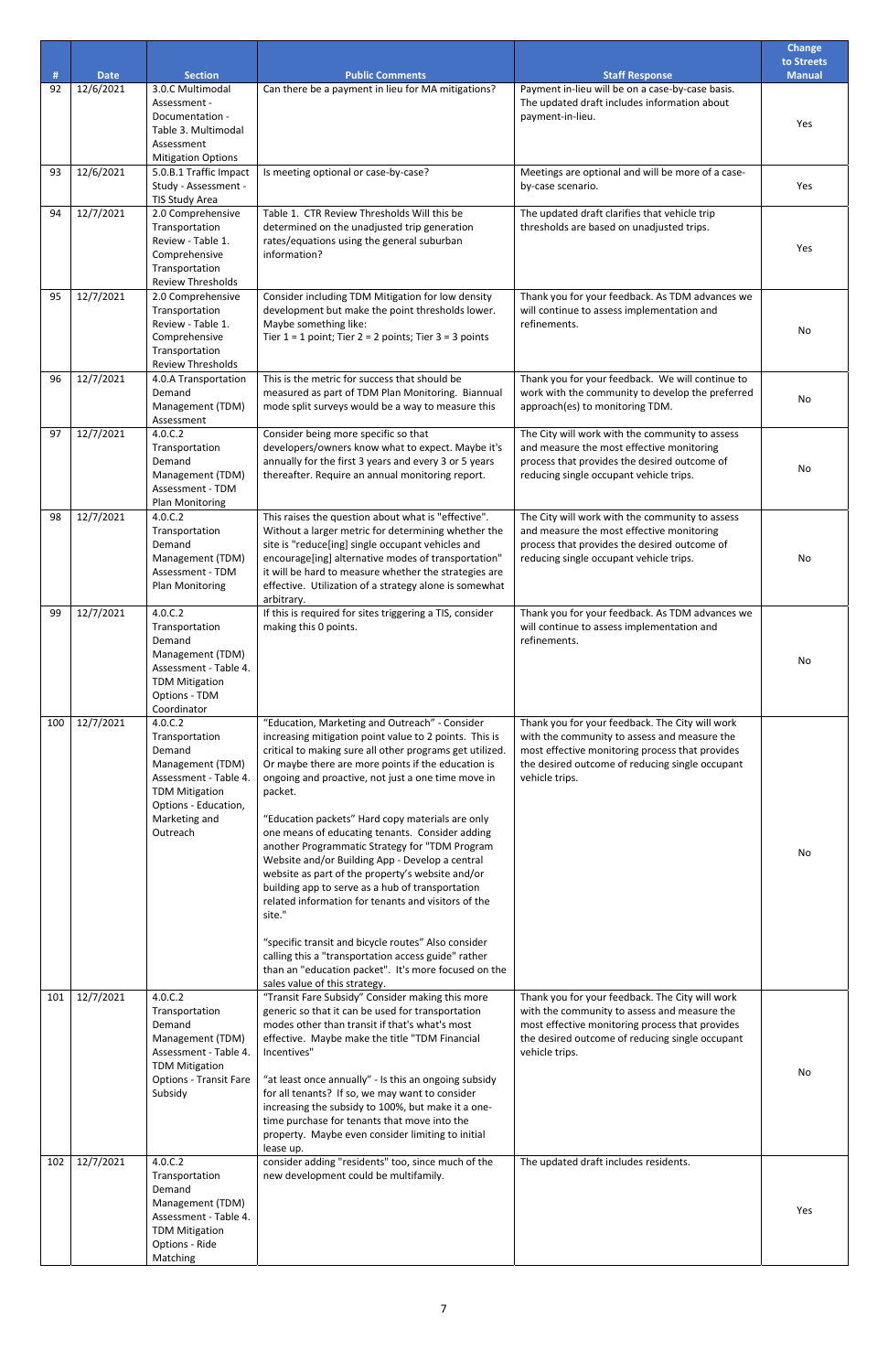|     |             |                                                                                                                                                                            |                                                                                                                                                                                                                   |                                                                                                                                       | <b>Change</b><br>to Streets |
|-----|-------------|----------------------------------------------------------------------------------------------------------------------------------------------------------------------------|-------------------------------------------------------------------------------------------------------------------------------------------------------------------------------------------------------------------|---------------------------------------------------------------------------------------------------------------------------------------|-----------------------------|
| #   | <b>Date</b> | <b>Section</b>                                                                                                                                                             | <b>Public Comments</b>                                                                                                                                                                                            | <b>Staff Response</b>                                                                                                                 | <b>Manual</b>               |
| 103 | 12/7/2021   | 4.0.C.2<br>Transportation<br>Demand<br>Management (TDM)<br>Assessment - Table 4.<br><b>TDM Mitigation</b><br>Options - Flexible<br><b>Work Schedules</b>                   | This is not something a multi tenant office or<br>residential building have control over. It's something<br>an employer controls. It would be very hard for a<br>property manager to track participation in this. | Thank you for your feedback. We will leave this in<br>as an option for those cases where there are large<br>employer tenants.         | No                          |
| 104 | 12/7/2021   | 4.0.C.2<br>Transportation<br>Demand<br>Management (TDM)<br>Assessment - Table 4.<br><b>TDM Mitigation</b><br>Options - Resident<br><b>TDM Amenities</b>                    | These strategies seem very specific. Are there other<br>types of amenities? What outcome is desired with<br>these strategies?                                                                                     | They are specific to provide guidance for and<br>examples of these types of mitigations, but the City<br>will consider other options. | No                          |
| 105 | 12/7/2021   | 4.0.C.2<br>Transportation<br>Demand<br>Management (TDM)<br>Assessment - Table 4.<br><b>TDM Mitigation</b><br>Options - Bicycle<br><b>Facilities</b>                        | If these are offsite improvements that are conditions<br>of development, consider not including them here as<br>they are already required. Consider moving this to<br>Table 3 as part of Multimodal Assessment    | The improvements are on-site or frontage<br>requirements, unlike the Multimodal Assessment<br>mitigations.                            | No                          |
| 106 | 12/7/2021   | 4.0.C.2<br>Transportation<br>Demand<br>Management (TDM)<br>Assessment - Table 4.<br><b>TDM Mitigation</b><br>Options - On-site<br>Childcare                                | Although onsite Childcare does reduce the need to<br>drive, it is a very expensive ongoing service. Consider<br>providing more mitigation points for sites that offer<br>it.                                      | Thank you for your feedback. As TDM advances we<br>will continue to assess implementation and<br>refinements.                         | No                          |
| 107 | 12/7/2021   | 4.0.C.2<br>Transportation<br>Demand<br>Management (TDM)<br>Assessment - Table 4.<br><b>TDM Mitigation</b><br><b>Options - Transit</b><br>Stop/Mobility Hub<br>Improvements | Since this is a one time investment, consider moving<br>it to "Physical Strategies" or Table 3.                                                                                                                   | Thank you for your feedback. We will leave as is,<br>with an eye towards adjustments as we continue to<br>assess and monitor TDM.     | No                          |
| 108 | 12/7/2021   | 4.0.C.2<br>Transportation<br>Demand<br>Management (TDM)<br>Assessment - Table 4.<br><b>TDM Mitigation</b><br><b>Options - Transit</b><br>Service Upgrades                  | Given the level of ongoing cost and cities desire to<br>encourage rather than cannibalize transit service,<br>consider increasing the mitigation points for Transit<br>Service Upgrades                           | Thank you for your feedback. We will leave as is,<br>with an eye towards adjustments as we continue to<br>assess and monitor TDM.     | No                          |
| 109 | 12/7/2021   | 4.0.C.2<br>Transportation<br>Demand<br>Management (TDM)<br>Assessment - Table 4.<br><b>TDM Mitigation</b><br>Options - Real Time<br>Information                            | This is for more than Transit. Consider moving it to<br>"Physical Strategies" to be more<br>comprehensive/inclusive.                                                                                              | Thank you for your feedback. We will continue to<br>assess and monitor TDM strategies, and make<br>future adjustments as necessary.   | No                          |
| 110 | 12/7/2021   | 4.0.C.2<br>Transportation<br>Demand<br>Management (TDM)<br>Assessment - Table 4.<br><b>TDM Mitigation</b><br>Options - Price<br>Parking                                    | should have a higher value for mitigation points. At<br>least 2 points but could be as high as 3 points if they<br>are charging market rate.                                                                      | The updated draft incudes new point value.                                                                                            | Yes                         |
| 111 | 12/7/2021   | 4.0.C.2<br>Transportation<br>Demand<br>Management (TDM)<br>Assessment - Table 4.<br><b>TDM Mitigation</b><br>Options - Note<br>Section - 2                                 | Consider moving to Table 3                                                                                                                                                                                        | The updated draft update adds note 2 to Table 3.0.                                                                                    | Yes                         |
| 112 | 12/7/2021   | 5.0.C.1.b Traffic<br>Impact Study -<br>Documentation -<br>Mitigation<br>Identification                                                                                     | Is there a desirable LOS? If something is an A or B,<br>can mitigation be waived? Potentially higher<br>threshold in the TOD areas                                                                                | The City does not have a specific LOS for<br>intersections.                                                                           | No                          |
| 113 | 12/7/2021   | 5.0.C.2 Traffic Impact<br>Study -<br>Documentation -<br>Mitigation<br>Determination                                                                                        | Expand this to describe CDOT's approach to<br>mitigation. Which may include physical or non-<br>physical improvements                                                                                             | The updated draft provides guidance on<br>mitigations based on scale and context.                                                     | Yes                         |
| 114 | 12/7/2021   | 5.0.C.2 Traffic Impact<br>Study -<br>Documentation -<br>Mitigation<br>Determination                                                                                        | Can credit be given if you build another<br>development's improvements? "In cases where<br>improvements are implemented in advance"                                                                               | Credit may be given if a mitigation is determined<br>from traffic analysis.                                                           | No                          |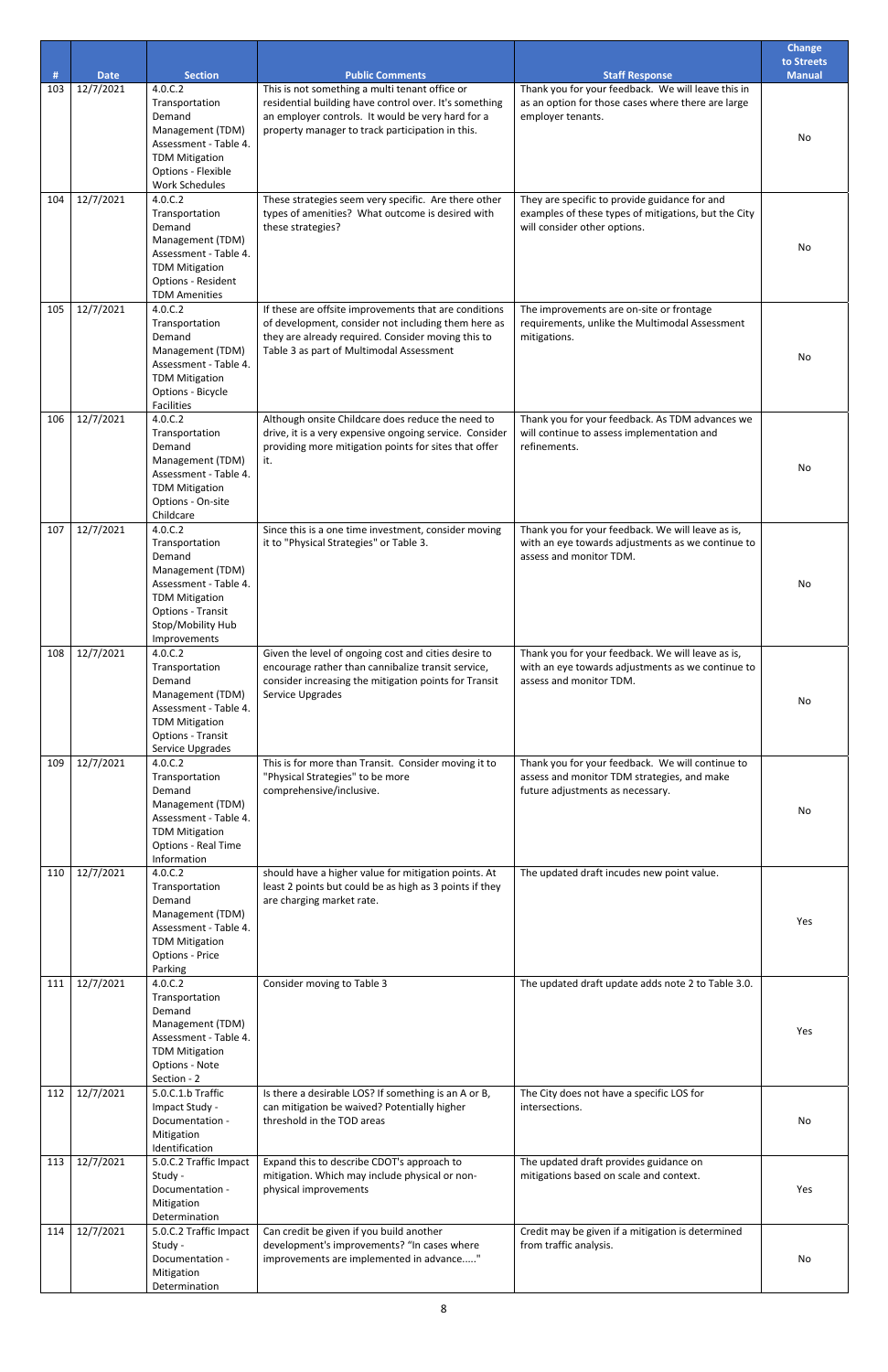|          |                          |                                                                                                                                                          |                                                                                                                                                                                                                                                                                                                                                                                                                                                                                   |                                                                                                                                                                                                                                                           | <b>Change</b><br>to Streets |
|----------|--------------------------|----------------------------------------------------------------------------------------------------------------------------------------------------------|-----------------------------------------------------------------------------------------------------------------------------------------------------------------------------------------------------------------------------------------------------------------------------------------------------------------------------------------------------------------------------------------------------------------------------------------------------------------------------------|-----------------------------------------------------------------------------------------------------------------------------------------------------------------------------------------------------------------------------------------------------------|-----------------------------|
| #<br>115 | <b>Date</b><br>12/7/2021 | <b>Section</b><br>5.0.C Traffic Impact                                                                                                                   | <b>Public Comments</b><br>Clarify whether this is annually, compounded or                                                                                                                                                                                                                                                                                                                                                                                                         | <b>Staff Response</b><br>It is compounded.                                                                                                                                                                                                                | <b>Manual</b>               |
|          |                          | Study - Table 5. Trip<br>Calculation<br><b>Assumptions &amp; TIS</b><br>Data Requirements -<br><b>Background Growth</b><br>Rate                          | other? Scoping form states 'Applied Once'                                                                                                                                                                                                                                                                                                                                                                                                                                         |                                                                                                                                                                                                                                                           | No                          |
| 116      | 12/7/2021                | 5.0.C Traffic Impact<br>Study - Table 5. Trip<br>Calculation<br><b>Assumptions &amp; TIS</b><br>Data Requirements -<br><b>Existing Trip</b><br>Reduction | Include a section with Trip Generation Methodology                                                                                                                                                                                                                                                                                                                                                                                                                                | Thank you for your feedback. The methodology is<br>based on industry standards.                                                                                                                                                                           | No                          |
| 117      | 12/7/2021                | 5.0.C Traffic Impact<br>Study - Table 5. Trip<br>Calculation<br><b>Assumptions &amp; TIS</b><br>Data Requirements -<br>Pass-by Trips                     | commercial ?                                                                                                                                                                                                                                                                                                                                                                                                                                                                      | The updated draft clarifies to use the NCDOT's Rate<br>vs Equation spreadsheet for pass-by and internal<br>capture determination.                                                                                                                         | Yes                         |
| 118      | 1/12/2021                | 1.0.B Purpose and<br>Appliability -<br>Applicability                                                                                                     | In Section 1.0.B, how is redevelopment is defined? Is<br>it a percentage of the property getting redeveloped,<br>i.e. 50% of the developable area? This will ensure<br>that the CTR is applied accordingly during the<br>permitting process. Also, this will help to determine<br>how fees can be accessed for review redeveloped<br>property for the CTR.                                                                                                                        | The CTR threshold based on the number of daily<br>trips, and not a percentage of the site<br>redevelopment.                                                                                                                                               | No                          |
| 119      | 1/12/2021                | 2.0.B Comprehensive<br>Transportation<br><b>Review Process - CTR</b><br>Scoping and Review<br>Process                                                    | In Section 2.O.B., when in the workflow land<br>development process is an application submitted for<br>review under the CTR? Is it prior to a formal<br>submission to the Planning Department for a by-right<br>or rezoning petition                                                                                                                                                                                                                                              | CTR approval is needed prior to a formal<br>submission to the Planning Department for by-right<br>projects.                                                                                                                                               | No                          |
| 120      | 1/12/2021                | 2.0.B Comprehensive<br>Transportation<br><b>Review Process - CTR</b><br>Scoping and Review<br>Process                                                    | In Section 2.O.B., How many resubmittals/review<br>cycles are allowed before another fee is applied?                                                                                                                                                                                                                                                                                                                                                                              | The fee structure and resubmittals/review cycles<br>align with by-right permit and rezoning submittals.                                                                                                                                                   | No                          |
| 121      | 1/12/2021                | 2.0 Comprehensive<br>Transportation<br>Review - Table 1.<br>Comprehensive<br>Transportation<br><b>Review Thresholds</b>                                  | For Table 1, fee schedules will have to be created to<br>accommodate the reduced thresholds and increased<br>number of rezoning districts that will now require a<br>traffic analysis.                                                                                                                                                                                                                                                                                            | Fee schedule is out of our purview.                                                                                                                                                                                                                       | No                          |
| 122      | 1/12/2021                | 2.0 Comprehensive<br>Transportation<br>Review - Table 1.<br>Comprehensive<br>Transportation<br><b>Review Thresholds</b>                                  | Also, under TIS requirements, shouldn't change of<br>use or increase in trips since previous TIS approval be<br>included as part of the triggers?                                                                                                                                                                                                                                                                                                                                 | The CTR thresholds consider increase in trips.                                                                                                                                                                                                            | No                          |
| 123      | 1/12/2021                | 3.0.B Multimodal<br>Assessment -<br>Assessment                                                                                                           | In Section 3.O.B, what is the 'CDOT's list of approved<br>pedestrian crossings and signal locations' and where<br>can it be located? How often is the list updated?<br>Please hyperlink the City's ADA Transition Plan to<br>ensure that the correct version is referenced.                                                                                                                                                                                                       | The approved signals are in Charlotte Explorer and<br>pedestrian crossings will also be provided. The<br>Safety Section updates the list periodically.                                                                                                    | No                          |
| 124      | 1/12/2021                | 3.0.C Multimodal<br>Assessment -<br>Documentation -<br>Table 3. Multimodal<br>Assessment<br>Mitigation Options -<br>Notes                                | Under Table 3, Note 1 states that 'CDOT may<br>consider other Multimodal mitigation options.' What<br>do those options include? Are they based on industry<br>standards or manuals published by NACTO?                                                                                                                                                                                                                                                                            | The note provides flexibility for the development<br>to propose other multimodal mitigations that may<br>encourage non-vehicle trips. Those proposed<br>mitigations can come from a variety of sources and<br>will be considered on a case-by-case basis. | No                          |
| 125      | 1/12/2021                | 4.0.C.2<br>Transportation<br>Demand<br>Management (TDM)<br>Assessment - TDM<br>Plan Monitoring                                                           | In 4.O.C.2, what does periodically include? Is it once a<br>year, every two years? Providing a 'periodical period'<br>provides certainty in the process.                                                                                                                                                                                                                                                                                                                          | Thank you for your feedback. The City will work<br>with the community to assess and measure the<br>most effective monitoring process that provides<br>the desired outcome of reducing single occupant<br>vehicle trips.                                   | No                          |
| 126      | 3/15/2022                | <b>General Comment</b>                                                                                                                                   | This is a great tool to supplement other TDM and<br>multimodal strategies that the city is adopting to<br>ensure that communities benefit from development<br>and the possible negative impacts are mitigated.                                                                                                                                                                                                                                                                    | Thank you for your feedback.                                                                                                                                                                                                                              | No                          |
| 127      | 3/22/2022                | Table 1.<br>Comprehensive<br>Transportation<br><b>Review Thresholds</b>                                                                                  | Comment concerning Table 1. Comprehensive<br>Transportation Review Thresholds. The breakout of<br>Low-Intensity Development and High-Intensity<br>development needs to be adjusted. The UDO Zoning<br>districts CAC-1, NC, N2-C, IMU located under the<br>"Low-Intensity" Development have the following<br>building heights without bonuses, CAC-1 (75'), NC<br>(60'), N2-C (65'), and IMU (80'). All of these districts<br>could be/are moderate-density residential in nature. | NC, CAC-1, and IMU Zoning Districts have been<br>added to the High Intensity Zoning Districts in the<br>CTR.                                                                                                                                              | Yes                         |
| 128      | 3/23/2022                | Table 1.<br>Comprehensive<br>Transportation<br>Review Thresholds                                                                                         | Thresholds, as drafted, may be too high to trigger the<br>Multimodal Assessment. Lowering the threshold will<br>capture more development. Given an example of a<br>series of "smaller" developments (under >750) along<br>a corridor adding up to a very impactful situation for<br>the neighborhood. We want to ensure that the<br>cumulative changes are tracked or considered for the<br>broader geography so the impacted residents are not                                   | Thank you for your feedback. The thresholds were<br>developed through discussions with industry<br>representatives.                                                                                                                                       | No                          |